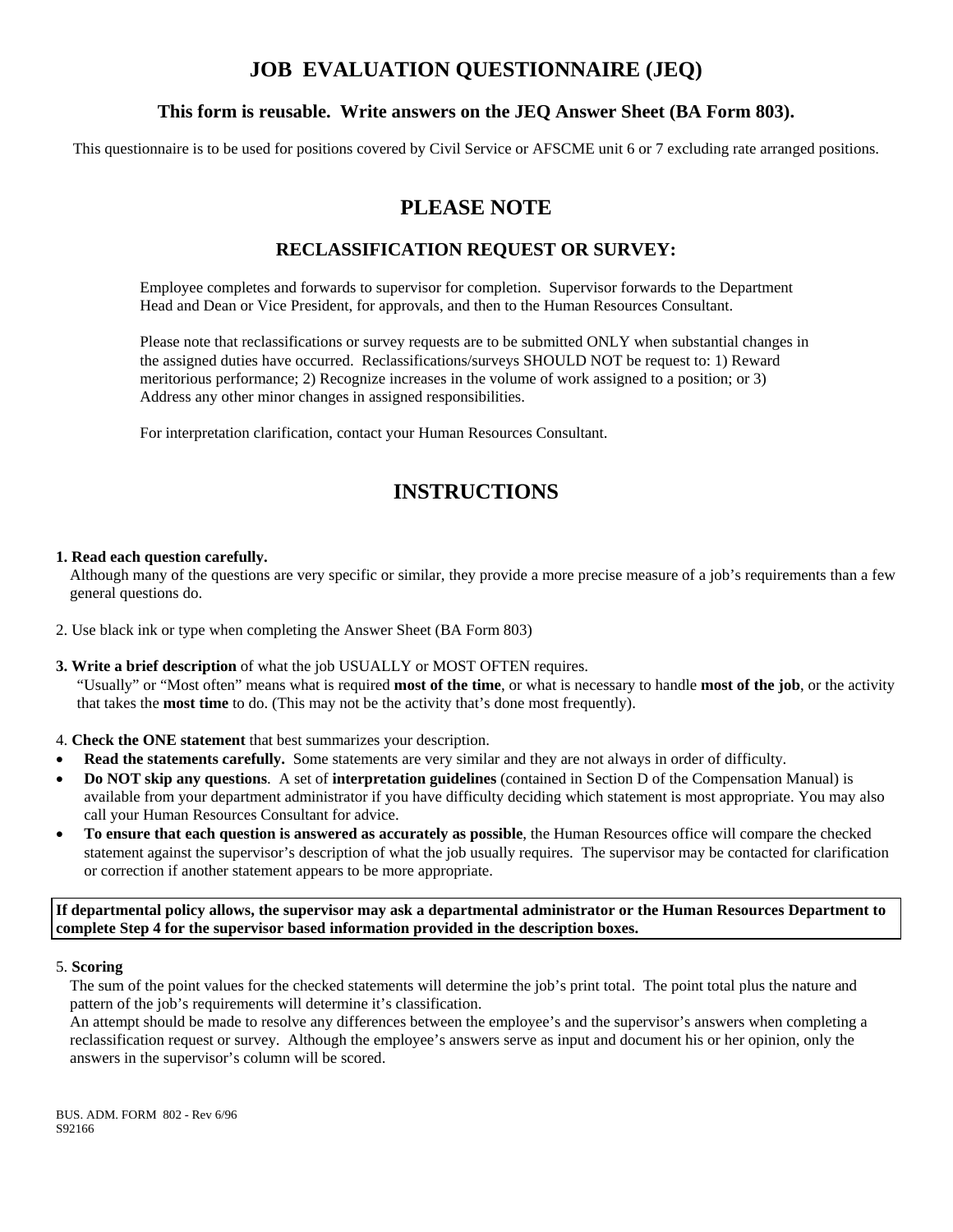### **SKILL**

This section measures the amount of skill required for working with machines, plants or animals, working with data, working with people using standard English and a technical or foreign language and writing in standard English and a technical or foreign language. The impact of these skills is measured by the size of the work unit affected and by the consequences of possible errors. These impact questions seem repetitious but it's important to answer each one separately according to the skill mentioned. Do NOT write "see previous answer" since each skill may have a different impact.

### *Skill with Machines, Plants and Animals*

1. What skill at working with **machines, plants or animals** is MOST OFTEN required of this position?

DESCRIBE HOW THAT SKILL IS USED (if any). Note that "machines" include office equipment and tools or appliances used in building maintenance and food preparation.

Check ONE skill that is used MOST OFTEN:

- a. **Designs** new machines or new equipment.
- b. **Reads instruments or equipment** (interprets the results of chemical, biochemical or other laboratory tests).
- c. **Operates** machines or equipment that require **dexterity** (e.g. typewriters, calculators, computer terminals, sewing machines).
- d. **Operates or drives** large machines or equipment (e.g. main frame computers, drill press, delivery truck).
- e. **Adapts** machines or equipment (changes them to improve their efficiency or to make them perform a function they were not originally intended to perform).
- f. **Manipulates** things (uses tools or special devices to work, move, guide or place objects, materials, plants or animals).
- g. Does **precision work** (makes precision calibrations, toolings or similar fine modifications to equipment).
- h. **Handles** things (uses hands or handtools to move, distribute or carry objects, materials, plants or animals).
- i. **Repairs, maintains or adjusts** machines or equipment.
- j. **Feeds** plants or animals by hand; or **inserts**, throws, dumps or places materials into machines or equipment (e.g. feeding material into printing, Xerox or duplicating machines, feeding sheets into a laundry machine).
- k. **Tends** things (watches over the operations of machines, plants or animals).
- l. **None**

2. What University unit(s) are MOST OFTEN **directly** affected by work with **machines, plants or animals** required of this position?

IDENTIFY THE UNIT(S) AND DESCRIBE HOW THEY ARE AFFECTED (unless you marked "None" to question 1). Describe only the **immediate** effect of the work, not it's possible effect down the line. Think in terms of who would have an immediate problem if something went wrong. If the work primarily affects students, indicate the unit those students are from.

Check the ONE unit that is MOST OFTEN affected. (Section D-6.2 of the Compensation Manual defines equivalent units.)

- a. None. (Check here **ONLY** if you marked "None" for question 1.)
- b. Work with these things usually affects **a vice presidential unit** directly.
- c. Work with these things usually affects **a college** directly (or an equivalent unit).
- d. Work with these things usually affects **one campus** directly. (count the Twin Cities as one campus).
- e. Work with these things usually affects **two or more campuses** directly.
- f. Work with these things usually affects **all campuses** directly.
- g. Work with these things usually affects only the **work unit** directly.
- h. Work with these things usually affects **a division within a department** directly.
- i. Work with these things usually affects **one department** directly.
- j. Work with these things usually affects **two or more departments** directly.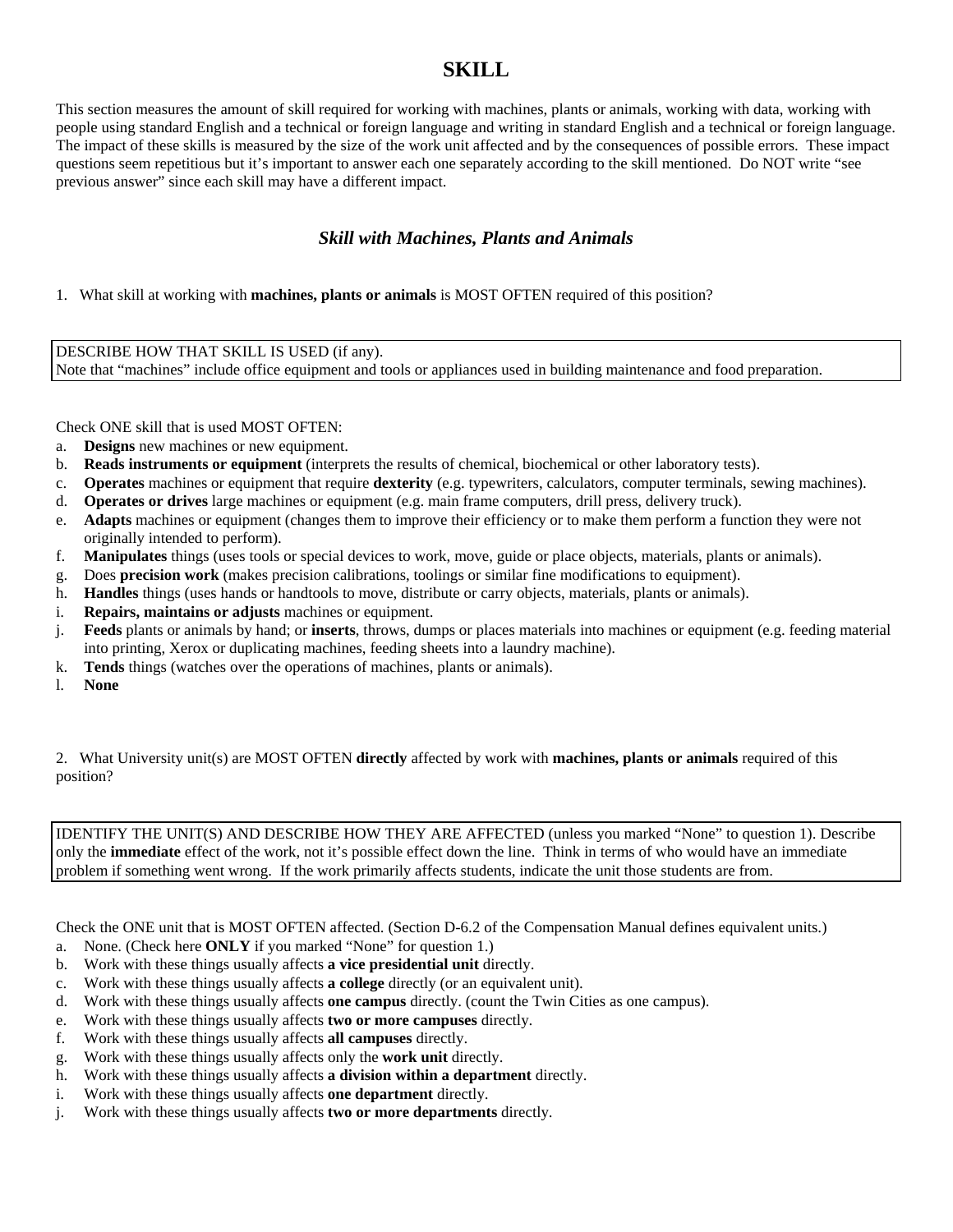3. What are the TYPICAL errors made in this position when working with **machines, plants or animals**? How easily can these errors be found and corrected?

DESCRIBE COMMON ERRORS AND HOW THEY ARE CORRECTED (unless you marked "None" to question 1). This is NOT meant to measure performance; it helps to measure the impact of the position's responsibility for working with machines, plants or animals. Count the effect of typographical errors here. Do not count data (informational) errors here.

#### a. **None**. (Check here **only** if you marked "None" for question 1.)

b. Check ONE answer in EACH box below.

| Section    | (check)        | 1. | Errors, if they happen, are usually <b>easy to find</b> .                                                               |
|------------|----------------|----|-------------------------------------------------------------------------------------------------------------------------|
| <b>One</b> | one)           | 2. | Errors, if they happen, usually take some effort to find.                                                               |
|            |                | 3. | Errors, if they happen, are usually <b>hard to find.</b>                                                                |
| and        |                |    |                                                                                                                         |
| Section    | (check)        | 1. | Errors, if they happen, can usually be fixed with little effort or expense.                                             |
| Two        | one)           | 2. | Errors, if they happen, can usually only be fixed with some effort or expense.                                          |
|            |                | 3. | Errors, if they happen, can usually only be fixed with lots of effort or expense.                                       |
| and        |                |    |                                                                                                                         |
|            |                |    | Think in terms of the immediate effect a mistake would have on the entire University, not its possible effect somewhere |
|            | down the line. |    |                                                                                                                         |
| Section    |                |    | Errors, if they happen, would probably have <b>no more than a minor effect</b> on the University's income or            |
| Three      | (check)        |    | reputation.                                                                                                             |
|            | one)           | 2. | Errors, if they happen, would probably have a <b>moderate effect</b> on the University's income or reputation.          |
|            |                | 3. | Errors, if they happen, would probably have a <b>major effect</b> on the University's income or reputation.             |

#### *Skill with Data*

4. What skill at working with **data or facts** is MOST OFTEN required of this position?

### DESCRIBE HOW THAT SKILL IS USED (if any).

Check the ONE skill that is used MOST OFTEN:

- a. Uses **statistical techniques** to analyze data/facts.
- b. Uses **arithmetic operations** such as adding, subtracting or dividing numbers or counting or tabulating data/facts.
- c. **Codes or scores data/facts** or converts coded information back into its original form.
- d. **Enters or posts data/facts**.
- e. **Analyzes data/facts** by breaking it down into parts and identifying the principles that unite these parts.
- f. **Integrates data/facts** from different sources in order to identify patterns and develop interpretations or concepts. (For example, in order to make recommendations or institute a plan of action.)
- g. **Compiles or reconciles data/facts** by gathering, grouping, arranging or classifying them in a specific order or form.
- h. **Compares** things by judging the obvious similarities or differences between two pieces of data or two facts.

i. **None**.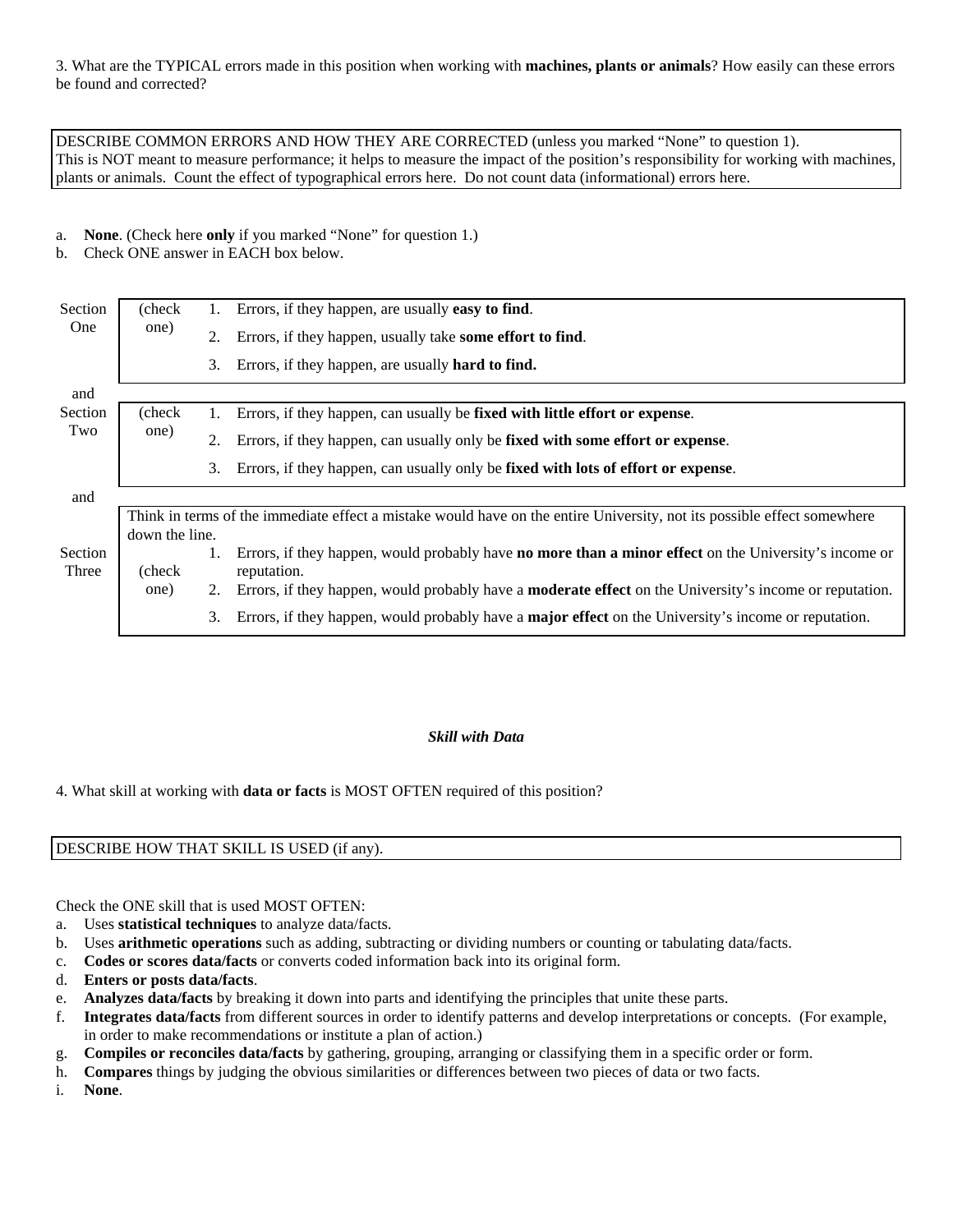IDENTIFY THE UNIT(S) AND DESCRIBE HOW THEY ARE AFFECTED (unless you marked "None" to question 4). Describe only the immediate effect of the work, not its possible effect down the line. Think in terms of who would have an immediate problem if something went wrong. If the work primarily affects students, identify the unit those students are from.

Check the ONE unit that is affected MOST OFTEN. (Section D-6.2 of the Compensation Manual defines equivalent units.)

- a. **None**. (Check this only if you marked "None" for question 4.)
- b. Work with data (facts) usually affects **a vice presidential unit** directly.
- c. Work with data (facts) usually affects **a college** directly (or an equivalent unit).
- d. Work with data (facts) usually affects **one campus** directly. (Count the Twin Cities as one campus.)
- e. Work with data (facts) usually affects **two or more campuses** directly.
- f. Work with data (facts) usually affects **all campuses** directly.
- g. Work with data (facts) usually affects only the **work unit** directly.
- h. Work with data (facts) usually affects a **division within a department** directly.
- i. Work with data (facts) usually affects **one department** directly.
- j. Work with data (facts) usually affects **two or more departments** directly.

6. What are the TYPICAL errors made in this position when working with **data or facts**? How easily can these errors be found and corrected?

DESCRIBE COMMON ERRORS AND HOW THEY ARE CORRECTED (unless you marked "None" to question 4). This is NOT meant to measure performance; it helps measure the impact of the position's responsibility for working with data or facts.

#### a. **None**. (Check here **only** if you marked "None" for question 1.)

b. Check ONE answer in EACH box below.

| Section    | (check)        | 1. | Errors, if they happen, are usually easy to find.                                                                       |
|------------|----------------|----|-------------------------------------------------------------------------------------------------------------------------|
| <b>One</b> | one)           | 2. | Errors, if they happen, usually take some effort to find.                                                               |
|            |                | 3. | Errors, if they happen, are usually <b>hard to find.</b>                                                                |
| and        |                |    |                                                                                                                         |
| Section    | (check)        | 1. | Errors, if they happen, can usually be fixed with little effort or expense.                                             |
| Two        | one)           | 2. | Errors, if they happen, can usually only be fixed with some effort or expense.                                          |
|            |                | 3. | Errors, if they happen, can usually only be fixed with lots of effort or expense.                                       |
| and        |                |    |                                                                                                                         |
|            |                |    | Think in terms of the immediate effect a mistake would have on the entire University, not its possible effect somewhere |
|            | down the line. |    |                                                                                                                         |
| Section    |                |    | Errors, if they happen, would probably have <b>no more than a minor effect</b> on the University's income or            |
| Three      | (check)        |    | reputation.                                                                                                             |
|            | one)           | 2. | Errors, if they happen, would probably have a <b>moderate effect</b> on the University's income or reputation.          |
|            |                |    | 3. Errors, if they happen, would probably have a <b>major effect</b> on the University's income or reputation.          |

*Communication Skills*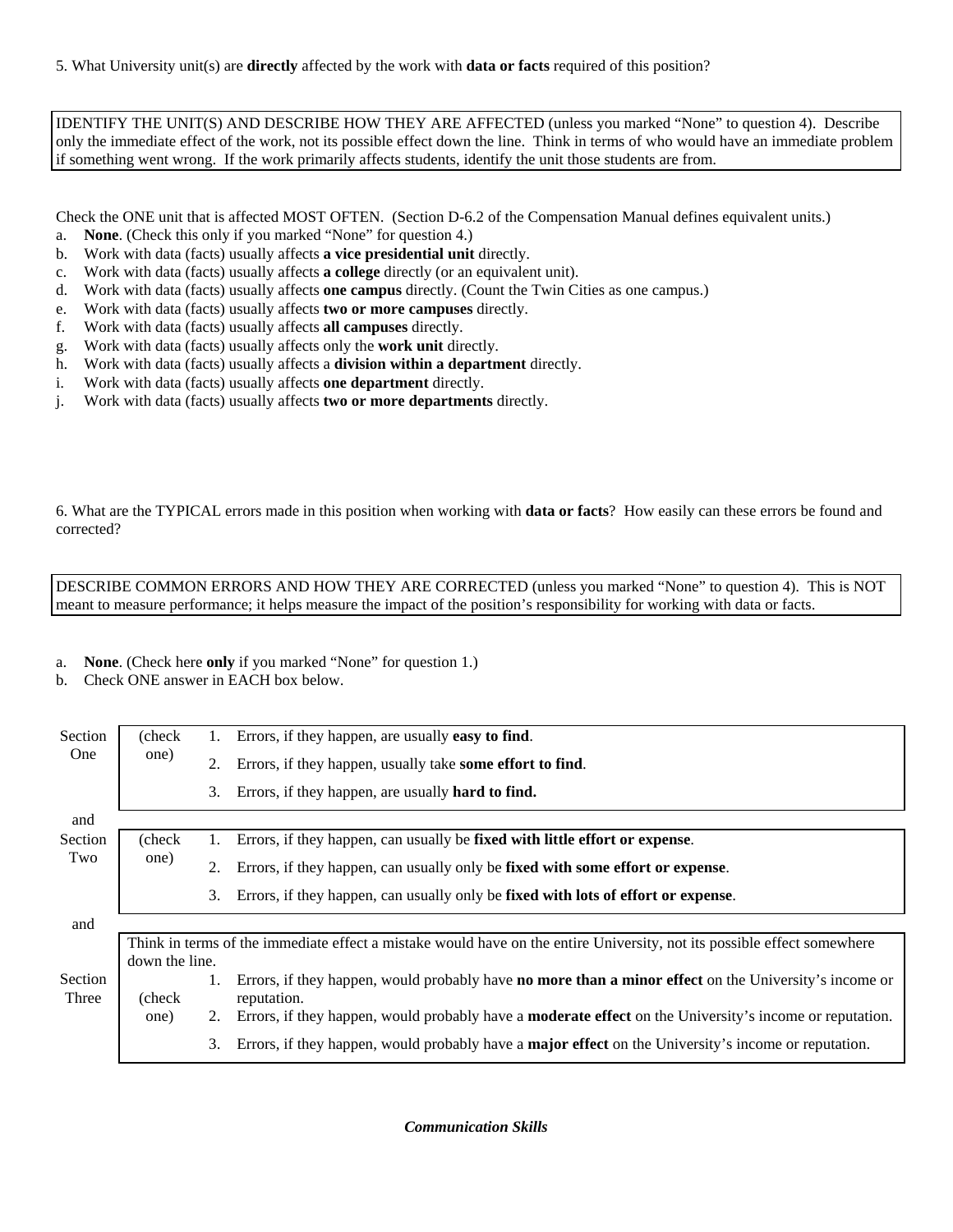7. What type of verbal communication skill using **standard English** is MOST OFTEN required of this position?

#### DESCRIBE HOW THAT SKILL IS USED.

Describe only situations where standard English is used. Do NOT count communication in a technical or foreign language here. (See question 9 instead.) Do NOT count contacts with subordinates. (See questions 31-48 instead.)

Check the ONE skill that is used MOST OFTEN:

- a. **Interviews** others to get information (e.g., clients, patients, prospective employees).
- b. **Counsels** people in order to guide them in dealing with work-related matters. (For example, legal or financial counseling or counseling on research design.)
- c. **Receives instructions for complex assignments** and discusses them for understanding.
- d. **Receives instructions for routine assignments** and discusses them for understanding.
- e. **Make speeches** or formal presentations to groups.
- f. **Negotiates** with others on behalf of the University. (This is a formal responsibility for reaching joint agreements.)
- g. Gives or exchanges **clear-cut information**.
- h. Attends to the **needs or requests** of people.
- i. **Explains** or advises regarding policies, procedures or concepts.
- j. **Persuades** others in favor of some action or point of view. (This is a formal responsibility.)
- k. **Mediates or conciliates**. (This is a formal responsibility to act as an impartial aid to others in resolving major grievances or disputes among themselves.)
- 8. What type of writing skill using **standard English** is MOST OFTEN required of this position?

DESCRIBE HOW THIS SKILL IS USED (if any). Do NOT count writing with technical or foreign language. (See question 10 instead.) Do NOT count contacts with subordinates. (See questions 31-48 instead.)

Check the ONE skill that is used MOST OFTEN:

- a. **Writes reports,** articles, speeches, etc. of the employee's own composition.
- b. **Writes routine correspondence,** memoranda or forms that require basic spelling, grammar and punctuation.
- c. **Writes complex letters,** memoranda or forms.
- d. **Writes simple notes**, labels, addresses, etc.
- e. **Edits** material for subject matter or **rewrites** such material in a way that affects its content.
- f. **Edits** material for style (that is, for choice and pattern of words).
- g. **Corrects** material for spelling, grammar or punctuation.
- h. **None**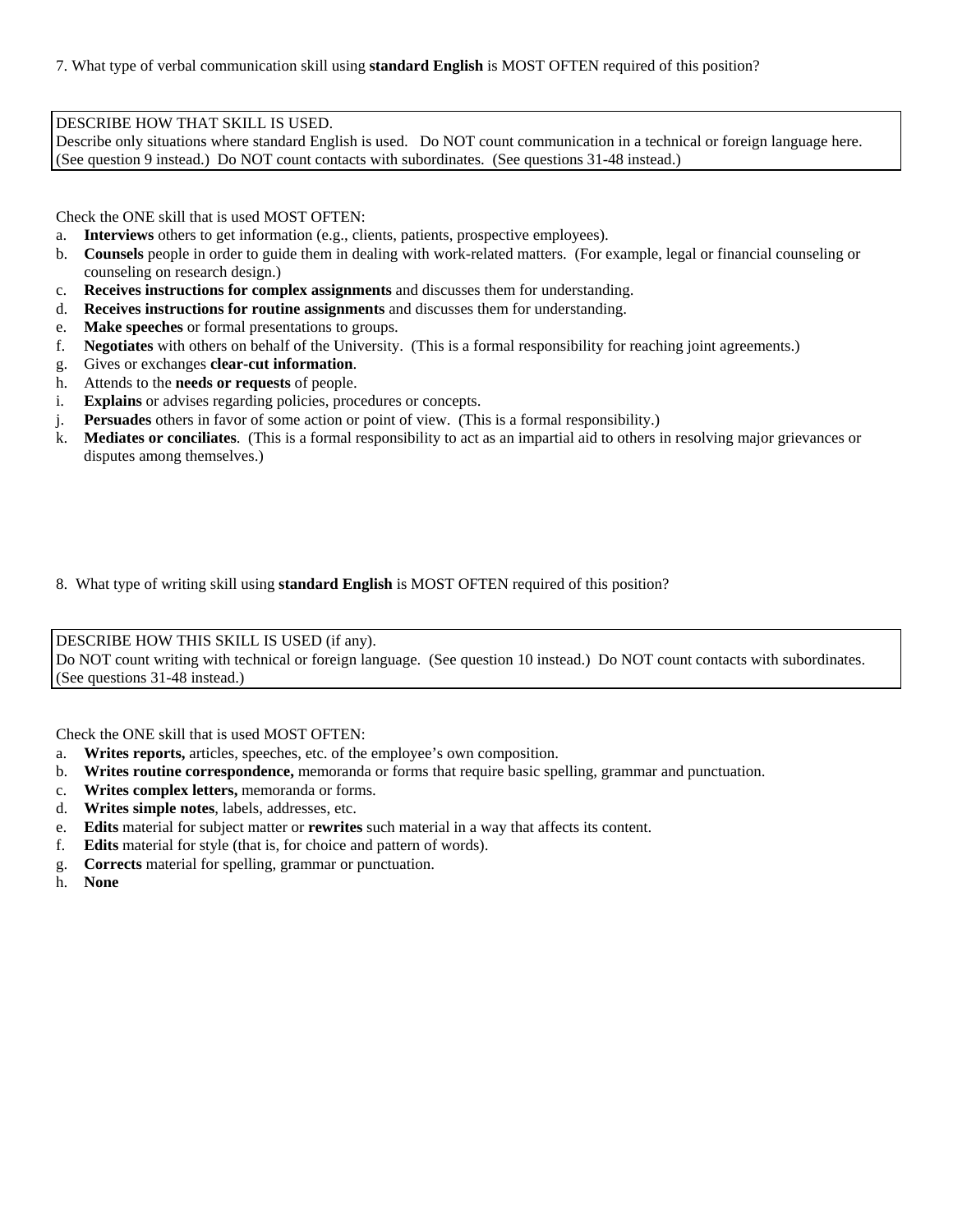### LIST THE TECHNICAL OR FOREIGN LANGUAGE AND DESCRIBE HOW IT IS USED (if any).

Technical language is specific to a body of knowledge generally not in common use or commonly understood and must be acquired through special training (for example, medial and library science terminology; legal statutes; computer programming languages). Do NOT count jargon that can be acquired informally on the job. Do NOT count contacts with subordinates.

Check the ONE skill that is used MOST OFTEN:

- a. Uses technical or foreign language when **interviewing** others to get information.
- b. Uses technical or foreign language when **counseling** others to guide them in dealing with work-related matters.
- c. **Receives instruction for complex assignments** that involve technical or foreign language and discusses them for understanding.
- d. **Receives instruction for simple assignments** that involve technical or foreign language and discusses them for understanding.
- e. **Makes speeches** or formal presentations using technical or foreign language.
- f. **Negotiates** on behalf of the University using technical or foreign language. (This is s formal responsibility for reaching joint agreements.)
- g. Uses technical or foreign language when **giving or exchanging clear-cut information**.
- h. Uses technical or foreign language when **attending to the needs or requests** of people.
- i. **Explains** or advises regarding policies, procedures or concepts using technical or foreign language.
- j. Uses technical or foreign language when **persuading** others in favor of some action or point of view. (This is a formal responsibility.)
- k. Uses technical or foreign language when **mediating or conciliating**.
- l. **Translates** from standard English into a technical or foreign language (or vice versa).
- m. **None**

10. What type of writing skill using technical or foreign language is MOST OFTEN required of this position?

### LIST THE TECHNICAL OR FOREIGN LANGUAGE AND DESCRIBE HOW IT IS USED (if any).

Technical language is specific to a body of knowledge generally not in common use or commonly understood and must be acquired through special training (for example, medial and library science terminology; legal statutes; computer programming languages). Do NOT count jargon that can be acquired informally on the job. Do NOT count contacts with subordinates.

Check the ONE skill that is used MOST OFTEN:

- a. Uses technical or foreign language when **writing reports,** articles, speeches, etc. of the employee's own composition.
- b. **Writes routine correspondence,** memoranda or forms that require basic spelling, grammar and punctuation of technical or foreign language.
- c. Uses technical or foreign language when **writing complex letters,** memoranda or forms.
- d. **Writes simple notes**, labels, addresses, etc., using technical or foreign language.
- e. **Edits** technical or foreign language materials for subject matter or **rewrites** such material in a way that affects its content.
- f. **Edits** technical or foreign language material for style (that is, for choice and pattern of words).
- g. **Corrects** material for spelling, grammar or punctuation.
- h. **Translates** from standard English into a technical or foreign language (or vice versa).
- i. **None**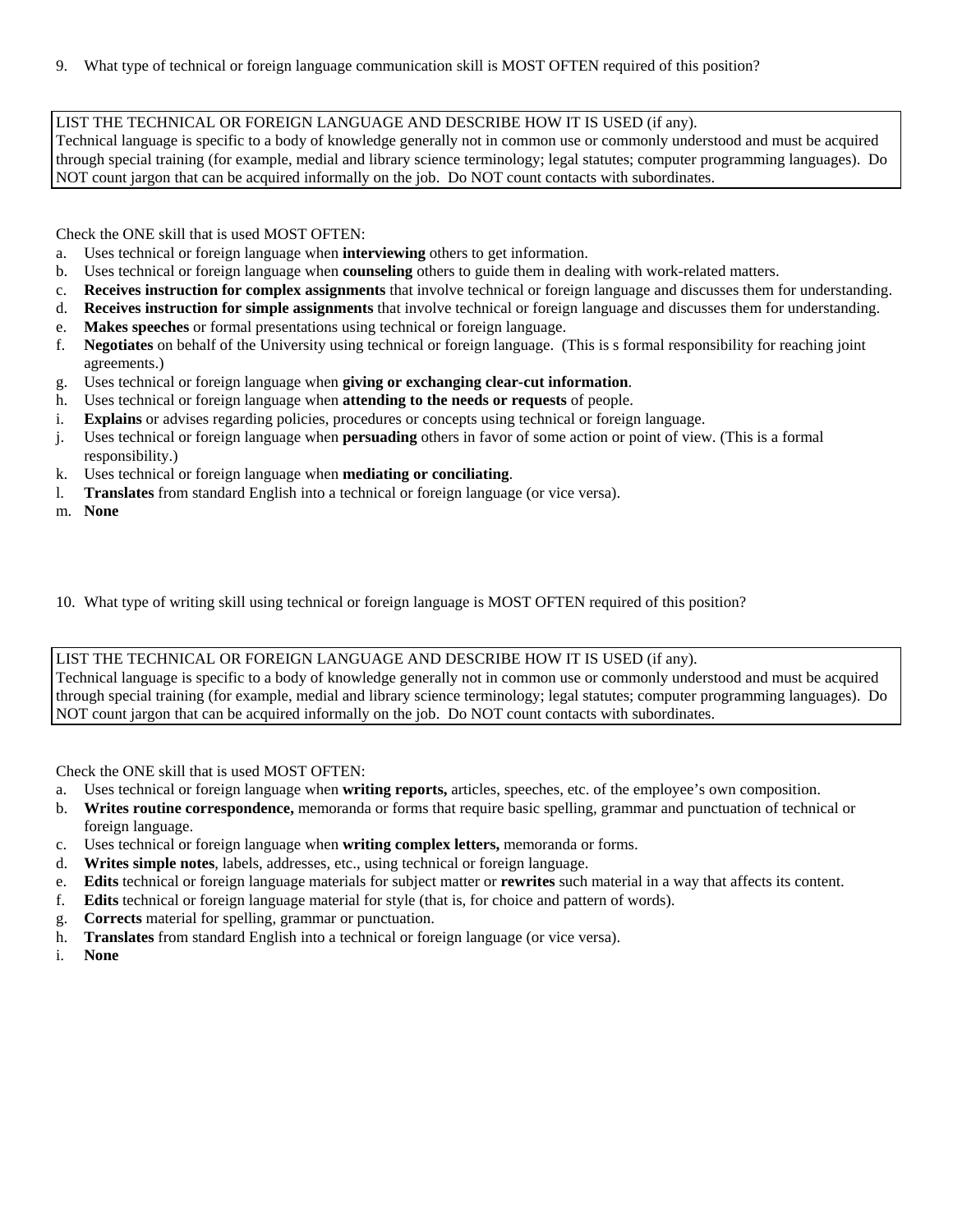11. What University unit(s) are MOST OFTEN **directly** affected by the verbal and written communication skills required of this position?

IDENTIFY THE UNIT(S) AND DESCRIBE HOW THEY ARE AFFECTED. Describe the impact of each skill you checked on **questions 7, 8, 9, and 10.** Count only the immediate effect of contacts, not their possible effect somewhere down the line. Think in terms of who would have an immediate problem if something went wrong.

Count work with confidential information. Do NOT count contacts with subordinates. (See question 51 instead.) If the work primarily affects students, identify the unit those students are from.

Check the ONE unit that is affected MOST OFTEN. (Section D-6.2 of the Compensation Manual defines equivalent units.)

- a. Contacts with people usually affect **a vice presidential unit** directly.
- b. Contacts with people usually affect **a college** directly (or an equivalent unit).
- c. Contacts with people usually affect **one campus** directly. (Count the Twin Cities as one campus.)
- d. Contacts with people usually affect **two or more campuses** directly.
- e. Contacts with people usually affect **all campuses** directly.
- f. Contacts with people usually affect only the **work unit** directly.
- g. Contacts with people usually affect a **division within a department** directly.
- h. Contacts with people usually affect **one department** directly.
- i. Contacts with people usually affect **two or more departments** directly.

12. What are the TYPICAL errors made by this position in verbal and written communication? How easily can these errors be corrected?

#### DESCRIBE COMMON ERRORS AND HOW THEY ARE CORRECTED

Describe the effect of errors in using each skill you checked on questions 7, 8, 9 and 10. Count work with confidential information. Do NOT count contacts with subordinates. (See question 52 instead.) Keep in mind this is NOT meant to measure performance; it helps measure the impact of the position's responsibility for communicating with others.

Check ONE answer in EACH section below.

| Section          | (check)                                                                                                                                   | 1. | Errors, if they happen, are usually <b>easy to find</b> .                                                                                                                                                                                     |
|------------------|-------------------------------------------------------------------------------------------------------------------------------------------|----|-----------------------------------------------------------------------------------------------------------------------------------------------------------------------------------------------------------------------------------------------|
| <b>One</b>       | one)                                                                                                                                      | 2. | Errors, if they happen, usually take some effort to find.                                                                                                                                                                                     |
|                  |                                                                                                                                           |    | 3. Errors, if they happen, are usually <b>hard to find.</b>                                                                                                                                                                                   |
| and              |                                                                                                                                           |    |                                                                                                                                                                                                                                               |
| Section          | (check                                                                                                                                    | 1. | Errors, if they happen, can usually be fixed with little effort or expense.                                                                                                                                                                   |
| Two              | one)                                                                                                                                      | 2. | Errors, if they happen, can usually only be fixed with some effort or expense.                                                                                                                                                                |
|                  |                                                                                                                                           | 3. | Errors, if they happen, can usually only be fixed with lots of effort or expense.                                                                                                                                                             |
| and              |                                                                                                                                           |    |                                                                                                                                                                                                                                               |
|                  | Think in terms of the immediate effect a mistake would have on the entire University, not its possible effect somewhere<br>down the line. |    |                                                                                                                                                                                                                                               |
| Section<br>Three | (check)<br>one)                                                                                                                           | 2. | Errors, if they happen, would probably have <b>no more than a minor effect</b> on the University's income or<br>reputation.<br>Errors, if they happen, would probably have a <b>moderate effect</b> on the University's income or reputation. |
|                  |                                                                                                                                           | 3. | Errors, if they happen, would probably have a <b>major effect</b> on the University's income or reputation.                                                                                                                                   |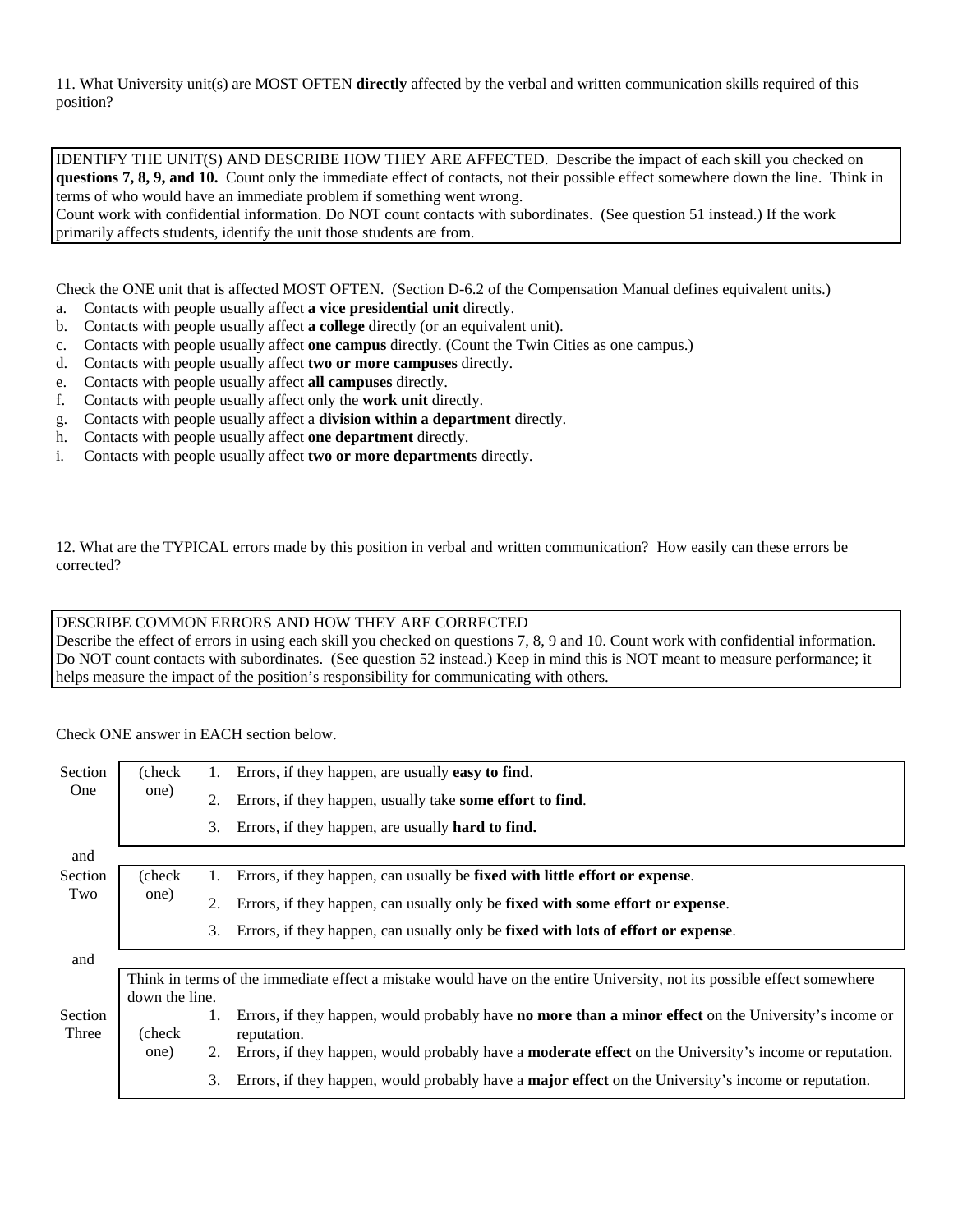# **KNOWLEDGE**

This section measures the amount of general information and on-the-job training and experience that is required. It also measures the knowledge required about non-University organizations and how much time must be spent in continuing education and learning new information for on-time projects.

13. Describe the type of general background (education and/or experience) that is required to satisfactorily perform the responsibilities of this position.

DESCRIBE THE GENERAL BACKGROUND THAT IS NEEDED TO DO MOST OF THE JOB: Think in terms or the job requirements that would be posted if the position was vacant, **not** of the abilities or training of any incumbent.

Check ONE statement below:

- a. Requires knowledge of simple, routine, or repetitive tasks or operations or knowledge of **basic or commonly used rules, procedures or operations**. Usually requires **little or no** previous training or experience. *Equivalent education is usually up to and including high school (or comparable experience).*
- b. Requires knowledge of a **body of standard rules, procedures or operations**. Usually requires **some** previous training and experience. *Equivalent education is usually one or two years of special coursework, training or apprenticeship beyond high school (or comparable experience).*
- c. Requires knowledge of an **extensive body of rules, procedures or operations**. Usually requires **a lot** of previous training and experience. *Equivalent education is usually two or three years of special coursework, training or apprenticeship beyond high school (or comparable experience).*
- d. Requires knowledge of the **principles, concepts and methods** of a profession or occupation. *Equivalent education is usually a bachelors degree in the field (or comparable experience or training).*
- e. Requires **detailed** knowledge of the **principles, concepts and methods** of a profession or occupation. *Equivalent education is usually a MA or MS degree in the field (or comparable experience or training).*
- f. Requires **extensive** knowledge of a wide range of **principles, concepts and methods** of a profession or occupation. *Equivalent education is usually a Ph.D. in the field (or comparable experience or training).*

14. Assuming the employee has the required background, how much on-the-job-experience and training would the typical new employee need in order to satisfactorily perform the responsibilities of this position?

#### DESCRIBE WHAT TYPE OF TRAINING OR EXPERIENCE IS NECESSARY AND HOW MUCH TIME IT WOULD TAKE TO ACQUIRE IT.

Do **not** just indicate the length of the probationary period. Do **not** describe how long it takes to learn every aspect of the job, especially if some aspects occur only once a year. Think instead of how long it would take someone to be able to do **most** of the job without asking a lot of questions. If the position is part-time, show amount of time that would be required if it were full-time.

Check ONE statement below:

- a. Usually up to one week
- b. Usually 2-3 weeks
- c. Usually 1-1½ months
- d. Usually 2-4 months
- e. Usually 5-7 months
- f. Usually 8-12 months
- g. Usually more than 1 year

15. How well must the programs of a non-University organization be known by this position in order to perform the job duties satisfactorily?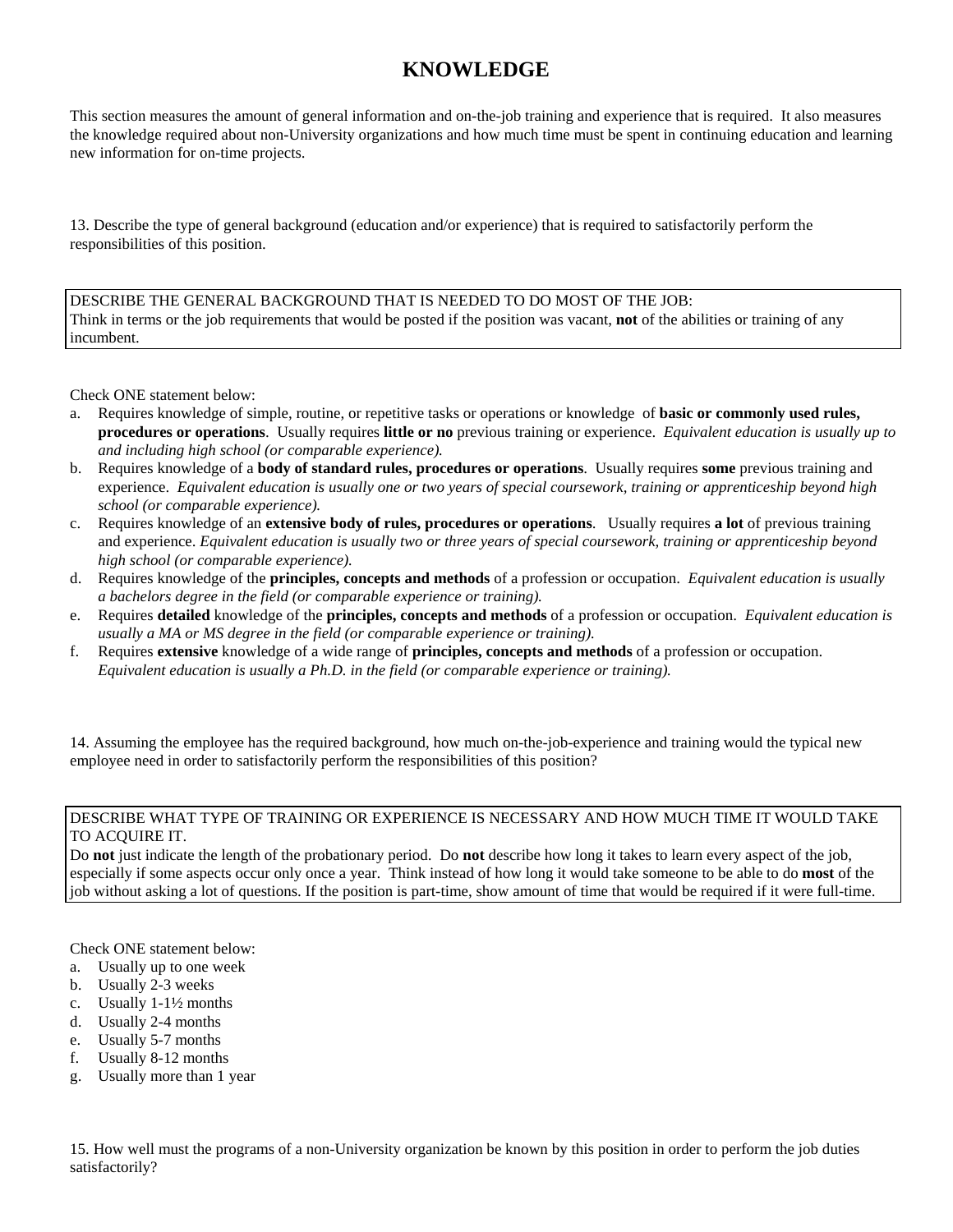### LIST THE PROGRAM(S) AND WHAT NEEDS TO BE KNOWN (if applicable).

A program is a **set of policies or regulations** aimed at providing a service or meeting a goal (for example, the program of a granting agency, professional association or vendor).

Check ONE statement below:

- a. Requires **expert** knowledge of ONE non-University program and its policies. (For example, enough to **interpret** programs and policies as well as handle **complex questions**.)
- b. Requires **expert** knowledge of MORE THAN ONE non-University program and its policies.
- c. Requires **detailed** knowledge of ONE non-University program and its policies. (For example, enough to **answer moderately difficult questions** or to deal with moderately difficult problems related to a program.)
- d. Requires **detailed** knowledge of MORE THAN ONE non-University program and its policies.
- e. Requires **basic** knowledge of ONE non-University program and its policies. (For example, enough to do **basic work** or answer **simple questions** about a program.)
- f. Requires **basic** knowledge of MORE THAN ONE non-University program and its policies.
- g. **Not applicable**.

16. How much time must this position spend each year in **continuing education programs** to keep required job skills, knowledge or professional/technical certification up-to-date?

#### LIST THE COURSES OR TRAINING SESSIONS THAT ARE REQUIRED AND THE TIME SPENT IN EACH ONE (if applicable).

This must be additional **formal** education or training. If not part of a licensing requirement, then it must be something required by the supervisor to do the job regardless of who holds the position. Count **only the actual time** spent in a class or training session, plus the time spent doing assigned work for it. Do NOT count the initial training period. (See question 14 instead.) Do NOT count time spent reading policy statements, journals or other materials that are an **informal** requirement for staying informed enough to do the job.

Check ONE statement below:

- a. None.
- b. 1-8 hours per year, on the average.
- c. 9-16 hours per year, on the average.
- d. 17-30 hours per year, on the average.
- e. 31 or more hours per year, on the average.

17. How much time must be spent by this position each year obtaining **special information or special skills** in order to do **onetime-only projects?** 

#### DESCRIBE THE SPECIAL SKILLS OR INFORMATION THAT IS REQUIRED TO DO ONE-TIME-ONLY PROJECTS (if any).

Count only the new information or skills that are not likely to ever be used again after doing a one-time project (for example, learning about someone else's project so a computer program can be written; reading manuals and texts to set up laboratory equipment for a one-time project). Do NOT count on-the-job training or courses where special skills are learned that will be helpful on an continuing basis. If the position is part-time, show amount of time that would be required if it were full-time.

- a. None.
- b. Up to one week (1-5 days) per year, on the average.
- c. Up to two weeks (6-10 days) per year, on the average.
- d. 3-4 weeks per year, on the average.
- e. 5-11 weeks per year, on the average.
- f. 12 weeks or more per year, on the average.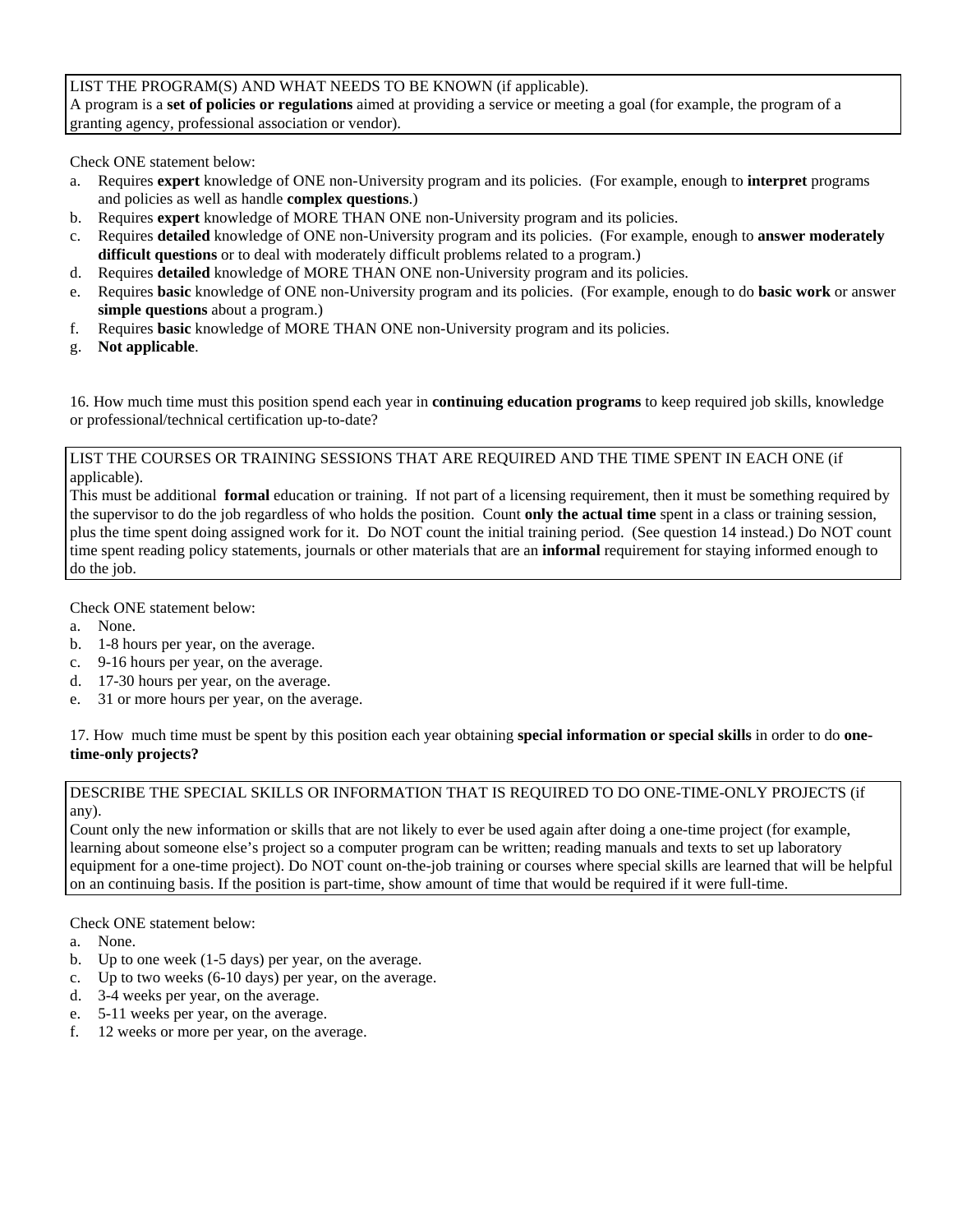# **INDEPENDENT JUDGMENT**

This section measures the extent to which the position decides how the work should be done and the extent to which established guidelines are available to help do the work.

18. What type of instructions are usually given for the MAJORITY of the responsibilities or when a new responsibility is assigned to this position?

DESCRIBE HOW ASSIGNMENTS ARE USUALLY GIVEN AND HOW THEY ARE HANDLED. Think in terms of the guidelines that would be given to a new employee who was starting the job.

Check ONE statement below:

- a. Usually given **specific assignments and detailed instructions**. Consults with the supervisor, lead worker or someone else on most matters that are not covered in the original instructions or guidelines.
- b. Usually given **assignments with general instructions** indicating limitations and the **quantity and quality of work** that is expected. Carries out recurring assignments independently without specific instruction. Refers problems and unfamiliar situations to the supervisor, lead worker or someone else for a decision or help.
- c. Usually told **specific objectives and priorities** for doing assignments. Handles standard problems independently. Refers unusual situations that do not have clear guidelines or policies to the supervisor, manager or someone else for a decision or help.
- d. Usually **only told overall objectives and resources** that are available to do a new type of tack. (This does NOT include routine tasks or tasks where old routines are used in a new setting.) Independently determines the approach to take and the methods to use. Solves most of the problems that arise. Coordinates work with others as necessary. Interprets policy in terms of objectives. Keeps the manager or director informed of progress, potentially controversial matters or far-reaching implications.
- e. Usually given **only general, administrative direction** in terms of **broadly defined goals or functions**. Designs and carries out programs, projects, or studies independently.

19. What type of guidelines (written or unwritten) are USUALLY available to help decide how to perform the majority of the responsibilities of this position?

DESCRIBE THE TYPES OF GUIDELINES THAT ARE AVAILABLE FOR MOST OF THE JOB. The guidelines may be written or unwritten.

Check one statement below:

- a. **Detailed instructions or established procedures** are usually available as guidelines for **most** aspects of the job.
- b. **Detailed instructions or established procedures** are usually available as guidelines for **some** aspects of the job.
- c. **Only general instructions, some established procedures and clear policies** are usually available as guidelines (count civil service rules here).
- d. **Some specific objectives** are defined but there are usually **few written or unwritten procedures** to serve as guidelines. **Some policies** for action exist.
- e. **Only general objectives** have been defined. **Few precedents** exist.
- f. **Only general objectives** have been defined. **No policies or precedents** are available as guidelines.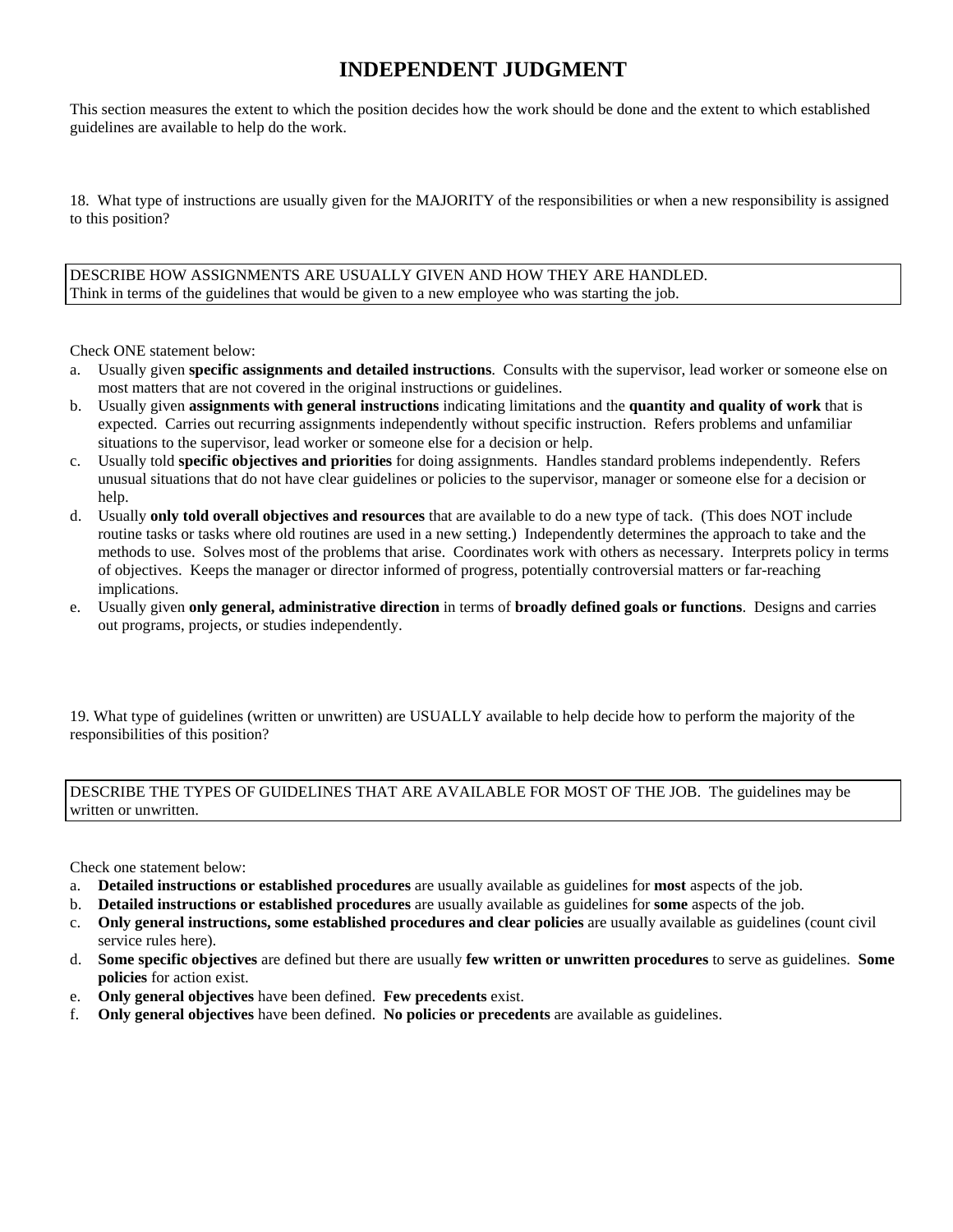# **PHYSICAL EFFORT**

20. How many hours a week must the position routinely perform duties that **strain the body** and/or **strain the senses?** 

DESCRIBE THE PART OF THE JOB THAT STRAINS THE BODY OR SENSES AND THE NUMBER OF HOURS THIS INVLOVES EACH WEEK (if any).

"Straining the body" means lifting, carrying, pushing or pulling objects; stooping, kneeling, crouching, crawling, balancing or climbing. "Straining the senses" results from **using** the senses to do the work (such as eye strain from **using** the eyes to read small print or to read information on a computer screen).

DO NOT count strain from passive exposure to uncomfortable working conditions (such as eye strain from being exposed to uncomfortably dim light in the office).

If the position is part time, show the amount of time that would be required if it were full-time.

Check ONE statement below:

- a. No active strain.
- b. 1-4 hours per week, on the average.
- c. 5-8 hours per week, on the average
- d. 9-12 hours per week, on the average
- e. 13-20 hours per week, on the average
- f. 21-30 hours per week, on the average
- g. 31-40 hours per week, on the average

### **MENTAL EFFORT**

This section measures the overall complexity of the job's responsibilities, the amount of time that must be spent initiating or planning the implementations of projects, the amount of original thinking that is required to solve problems and the impact of the responsibility for solving problems.

21. How complex are the TYPICAL assignments in this position?

### DESCRIBE THE CONSIDERATIONS AND STEPS OR THE PHASES IN A TYPICAL ASSIGNMENT.

- a. Most of the assignments are **clear-cut** and require doing only **a few related** steps, processes or methods.
- b. Requires considering **a few things** when deciding how to do each assignment; most of the assignments require doing **many related** steps, processes or methods.
- c. Requires considering **several things** when deciding how to do each assignment; most of the assignments require doing **different** steps, processes or methods.
- d. Requires considering **a large number of things** when deciding how to do each assignment; most of the assignments require doing **different** steps, processes or methods.
- e. In addition to (d) above, most of the assignments involve **distinct phases** or involve **a broad range of activities** or require substantial **depth of analysis**.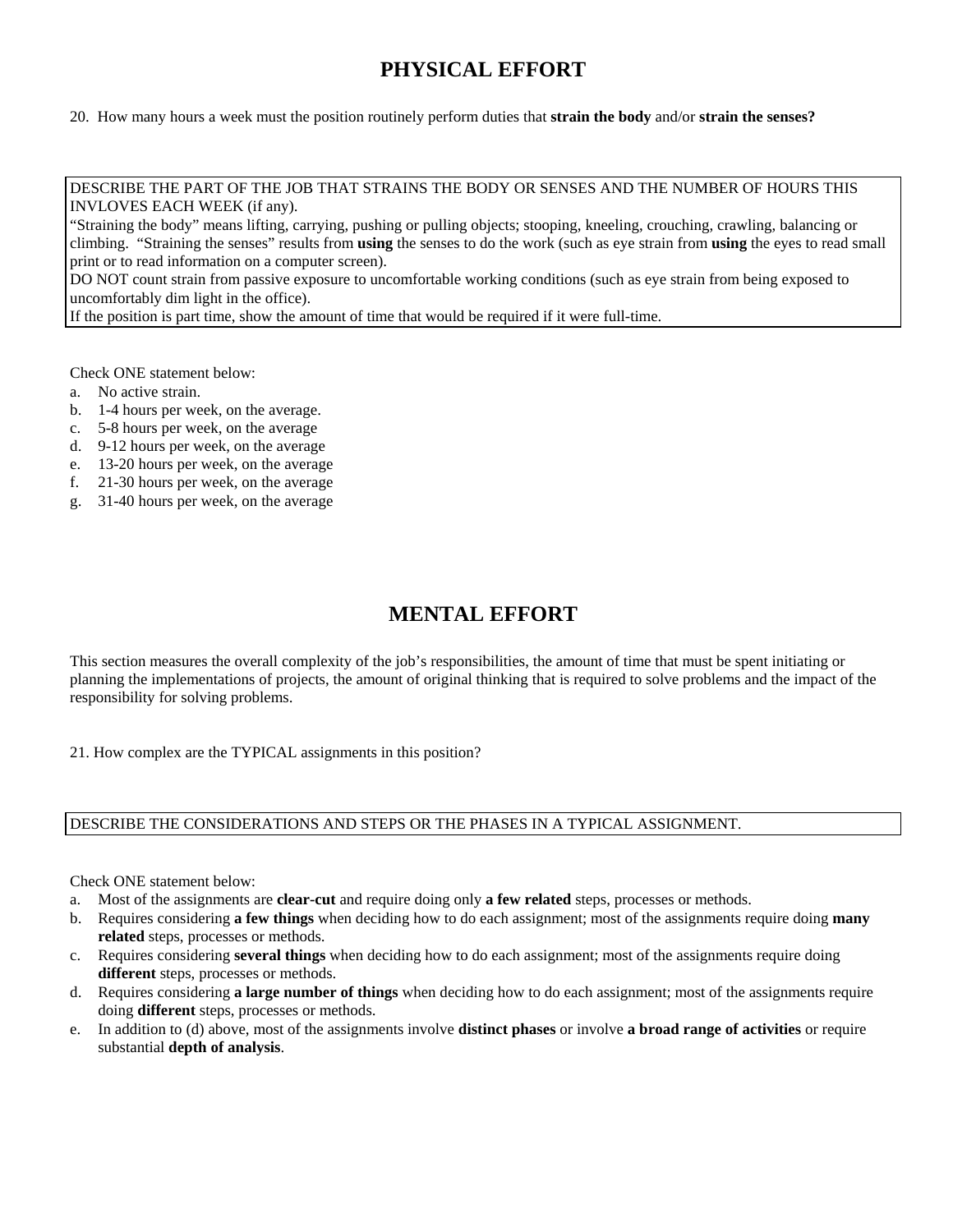22. How many hours a week does the position USUALLY spend **initiating** new or different programs, projects ,policies or procedures or **planning** their implementation?

LIST THE PROGRAMS, POLICIES, ETC. AND THE AMOUNT OF TIME USUALLY SPENT ON EACH ONE (if any). If the position is part-time, show the number of hours an employee would spend if working full-time.

Check ONE statement below:

- a. None.
- b. 1-2 hours per week, on the average.
- c. 3-4 hours per week, on the average.
- d. 5-6 hours per week, on the average.
- e. 7-10 hours per week, on the average.
- f. 11 or more hours per week, on the average.

23. What amount of original thinking is required to **solve most problems** that occur in performing the majority of the responsibilities of this position?

### DESCRIBE THE TYPICAL PROBLEMS THAT **USUALLY** OCCUR AND HOW THEY ARE HANDLED.

Check one statement below:

- a. Standard solutions are usually available; the employee usually has **little or no choice** in deciding what needs to be done.
- b. Standard solutions are usually available; the employee usually chooses one **based on the information provided**.
- c. Several solutions are usually available; the solution the employee chooses usually depends on his or her **analysis of the issues involved.**
- d. The employee usually needs to **develop new techniques, establish criteria or develop new information** to deal with the problems.
- e. The problems usually require the employee's continuing efforts to **establish concepts, theories or programs.**
- 24. What University unit(s) are MOST OFTEN directly affected by the problems that are typically handled in this job?

#### IDENTIFY THE UNIT(S) AND HOW THEY ARE AFFECTED.

Describe the immediate effect of problem solving, not its possible effect down the line. Think in terms of who would have an immediate problem if something went wrong. If the work primarily affects students, identify the units those students are from.

Check the ONE unit that is affected MOST OFTEN. (Section D-6.2 of the Compensation Manual defines equivalent units.)

- a. The problems usually affect **a vice presidential unit** directly.
- b. The problems usually affect **a college** directly (or an equivalent unit).
- c. The problems usually affect **one campus** directly. (Count the Twin Cities as one campus.)
- d. The problems usually affect **two or more campuses** directly.
- e. The problems usually affect **all campuses** directly.
- f. The problems usually affect only the **work unit** directly.
- g. The problems usually affect a **division within a department** directly.
- h. The problems usually affect **one department** directly.
- i. The problems usually affect **two or more departments** directly.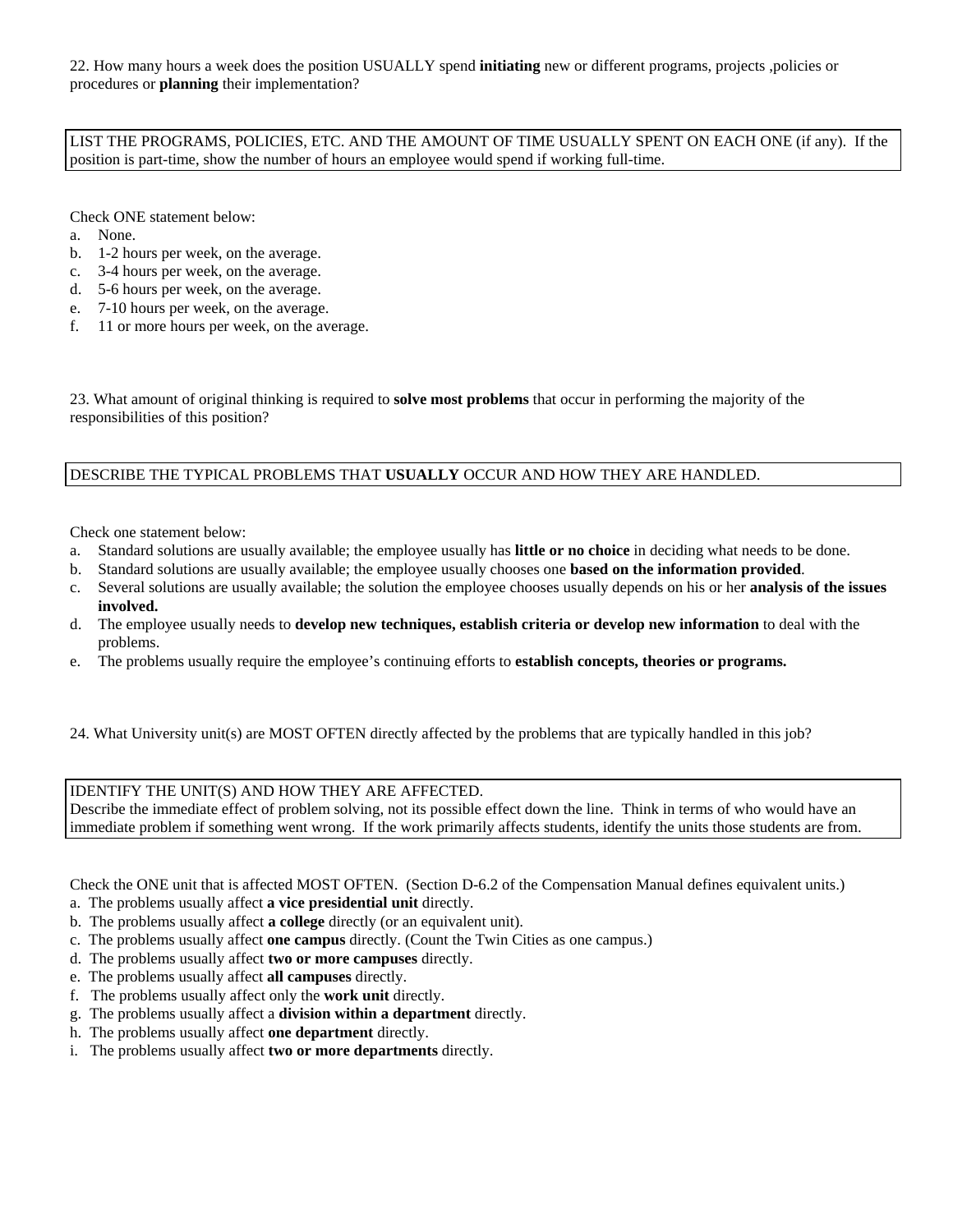25. What are TYPICAL errors made by this position when solving problems? How easily can these errors be found and corrected?

DESCRIBE COMMON ERRORS AND HOW THEY ARE CORRECTED. This is NOT meant to measure performance; it helps measure the impact of responsibility for solving problems.

Check one answer in EACH box below:

| Section<br>One | (check)<br>one)                                                                                                                           | Errors, if they happen, are usually easy to find.<br>1.                                                              |  |
|----------------|-------------------------------------------------------------------------------------------------------------------------------------------|----------------------------------------------------------------------------------------------------------------------|--|
|                |                                                                                                                                           | Errors, if they happen, usually take some effort to find.<br>2.                                                      |  |
|                |                                                                                                                                           | Errors, if they happen, are usually hard to find.<br>3.                                                              |  |
| and            |                                                                                                                                           |                                                                                                                      |  |
| Section        | (check)                                                                                                                                   | Errors, if they happen, can usually be fixed with little effort or expense.<br>1.                                    |  |
| Two            | one)                                                                                                                                      | Errors, if they happen, can usually only be fixed with some effort or expense.<br>2.                                 |  |
|                |                                                                                                                                           | Errors, if they happen, can usually only be fixed with lots of effort or expense.<br>3.                              |  |
| and            |                                                                                                                                           |                                                                                                                      |  |
|                | Think in terms of the immediate effect a mistake would have on the entire University, not its possible effect somewhere<br>down the line. |                                                                                                                      |  |
| Section        |                                                                                                                                           | Errors, if they happen, would probably have <b>no more than a minor effect</b> on the University's income or         |  |
| Three          | (check)                                                                                                                                   | reputation.                                                                                                          |  |
|                | one)                                                                                                                                      | Errors, if they happen, would probably have a <b>moderate effect</b> on the University's income or reputation.<br>2. |  |
|                |                                                                                                                                           | Errors, if they happen, would probably have a <b>major effect</b> on the University's income or reputation.<br>3.    |  |

### **RISK**

Questions 26 and 27 measure the severity of the health risk to which the employee is exposed and the amount of time exposed to these risks. Questions 28, 29 and 30 measure what amount of precaution must be used to protect others from injury or illness, how many people the position is responsible for protecting and the likely consequences to them if an accident occurs.

### *Risk to the Employee*

26. When carrying out the required responsibilities, is the employee routinely exposed to potential injury or illness? If so, what is the potential hazard/risk and what type of illness or injury would NORMALLY result?

### IDENTIFY THE ACCIDENT OR HEALTH RISK AND THE DEGREE OF INJURY OR ILLNESS IT IS MOST LIKELY TO CAUSE.

Do NOT describe the most severe illness or injury that could occur. Do NOT count stress.

- a. The employee would most likely get a **fatal** injury or illness.
- b. The employee would most likely get a **major permanent disability** or severe chronic medical condition.
- c. The employee would most likely get a **minor but permanent disability** or chronic medical condition.
- d. The employee would most likely get a temporary injury or illness that would require some period of **hospitalization**.
- e. The employee would most likely get a temporary injury or illness that would require **missing more than one week** of work but would not require hospitalization.
- f. The employee would most likely get a temporary injury or illness that would require **missing less than one week** of work but would not require hospitalization.
- g. The employee would most likely get a **minor injury** or illness that would require no more than first aid or one day off work.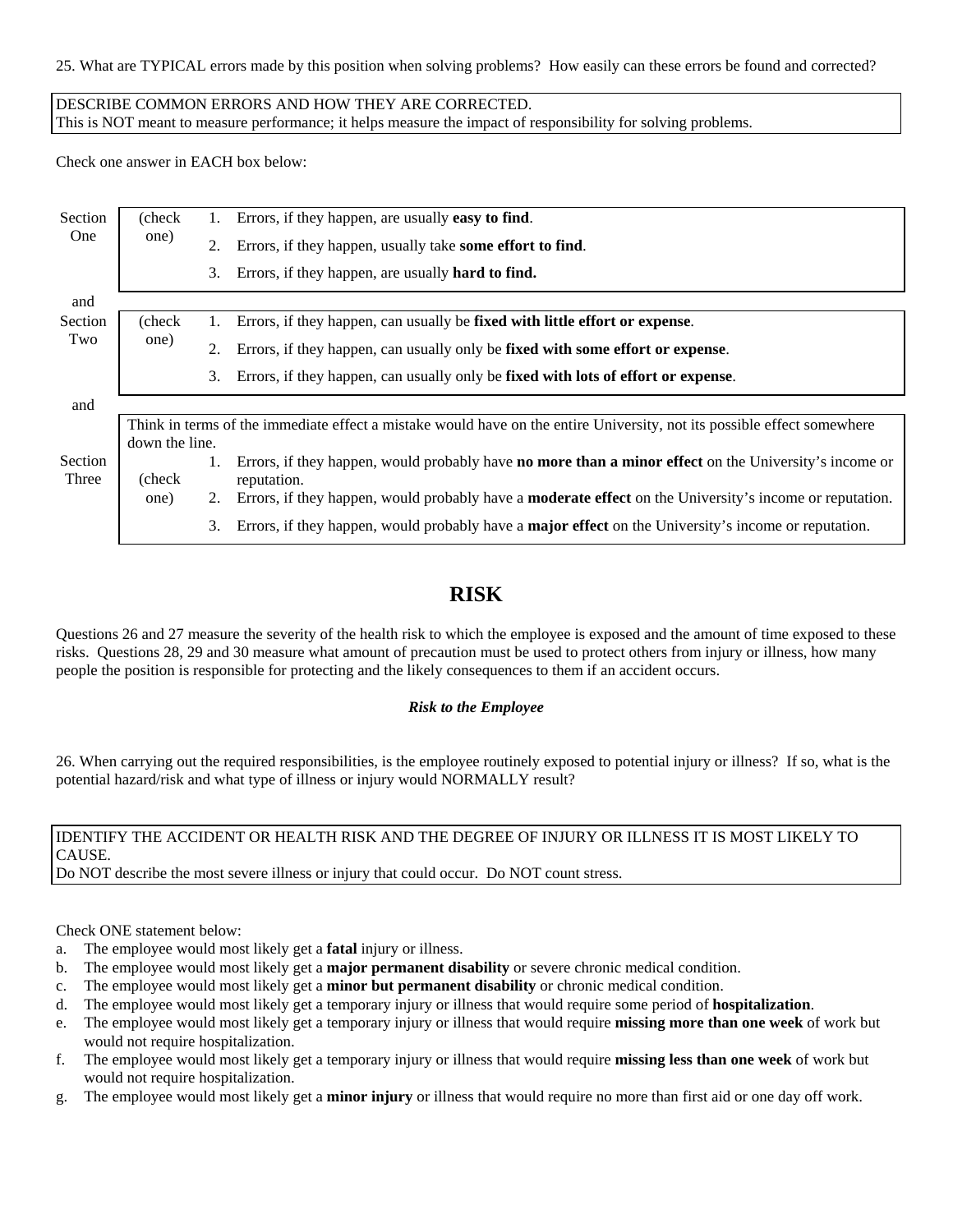27. How many hours a week is this position NORMALLY exposed to the moderate or severe risk you listed in question 26?

DESCRIBE THE FREQUENCY OF EXPOSURE TO MODERATE OR SEVERE RISK (unless you checked "f" or "g" for question 26). If the position is part-time, indicate the number of hours of exposure if working full-time.

Check ONE statement below:

- a. No exposure to moderate or serious risk. (You must check this is you marked "f" or "g" for question 26. Do not check this otherwise.)
- b. Up to 4 hours per week, on the average.
- c. 5-10 hours per week, on the average.
- d. 11-20 hours per week, on the average.
- e. 21-30 hours per week, on the average.
- f. 31-40 hours per week, on the average.

#### *Responsibility for Others*

28. Is this position ROUTINELY required to ensure the safety and health of others?

IDENTIFY WHOSE SAFETY IS ENSURED AND FROM WHAT THEY ARE TYPICALLY PROTECTED. The employee does NOT have to be a supervisor or lead worker to get credit here. Count anyone with whom the employee works, including children, patients, or sports participants as well as coworkers.

- a. There are a **few** safety precautions this position must follow. There is practically **no risk** that anyone would become injured or sick as a result of how the job is performed.
- b. There are **some** safety precautions this position must follow. If precautions are not followed, there is a **small** risk that someone would become injured or sick.
- c. There are **several** safety precautions this position must follow. If precautions are not followed, there is a **moderate** risk that someone would become injured or sick.
- d. There are a **number** safety precautions this position must follow. If precautions are not followed, there is a **large** risk that someone would become injured or sick..
- e. There are **critical** safety precautions this position must follow. If precautions are not followed, it would **almost certainly** result in someone becoming injured or sick.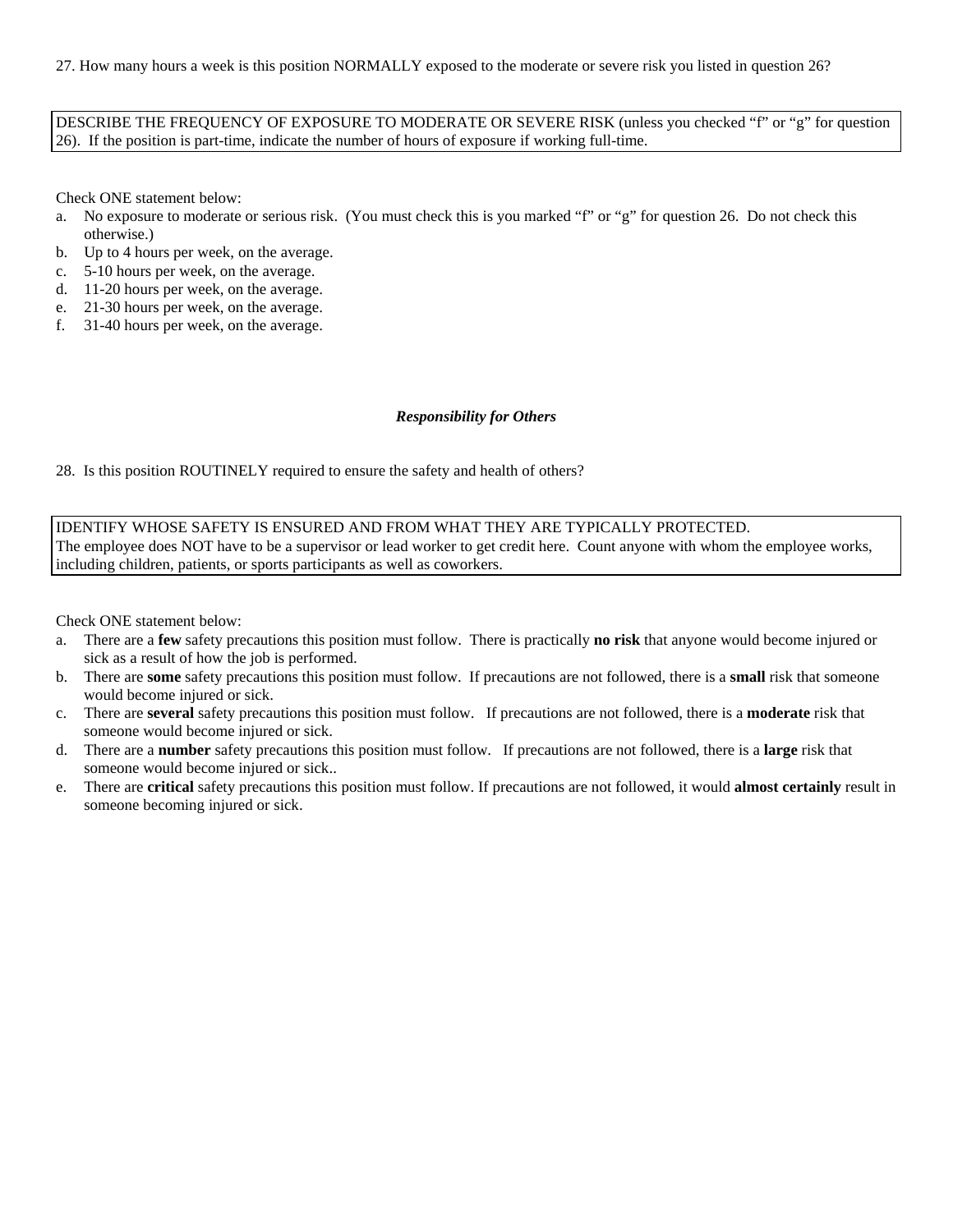29. On the average, how many individuals does the position have the responsibility to ensure safety from the hazards listed in question 28?

A. IDENTIFY WHO IS DIRECTLY PROTECTED HERE (unless you checked "few safety precautions" for question 28). Count only the specific number of people that are assigned to the employee's care on an ongoing basis and with whom the employee interacts directly (for example, caring for children or patients, coaching sports participants, or showing students how to mix chemicals).

- a. None (You MUST check "None" here if you marked "few safety precautions" for question 28.)
- b. 1-2 persons, on the average.
- c. 3-4 persons, on the average.
- d. 5-10 persons, on the average.
- e. 11 or more persons, on the average.

B. IDENTIFY WHO IS INDIRECTLY AFFECTED HERE (unless you checked "few safety precautions" for question 28). Count only the number of people who would be indirectly affected if the employee fails to follow proper safety precautions (for example, sanding sidewalks to protect people from slipping on ice or handling food properly to prevent food poisoning).

- a. None (You MUST check "None" here if you marked "few safety precautions" for question 28.)
- b. 1-25 persons, on the average
- c. 26-75 persons, on the average
- d. 76-150 persons, on the average
- e. 151-300 persons, on the average
- f. More than 300 persons, on the average.

30. What is the MOST LIKELY illness or injury that might occur to persons who are protected by this position even though proper safety precautions were taken? (For example, if a properly supervised child was injured or if noxious fumes were released despite appropriate handling of chemicals.)

### DESCRIBE THE MOST LIKELY INJURY OR ILLNESS (if any).

- a. Any illness or injury to others would most likely require **hospitalization**. However, there is little chance of permanent disability or chronic illness.
- b. Any illness or injury to others would most likely require **hospitalization** and result in either **minor permanent disability** or chronic illness.
- c. Any illness or injury to others would very likely result in **serious permanent disability** or chronic illness, and could possibly result in **death**.
- d. Any illness or injury to others would most likely be **very minor**. They would probably not need to miss any time from work.
- e. Any illness or injury to others would most likely be minor, but they would probably not need to **miss up to one week of work**.
- f. Any illness or injury to others would most likely require them to **miss more than one week of work**, but no hospitalization would be necessary.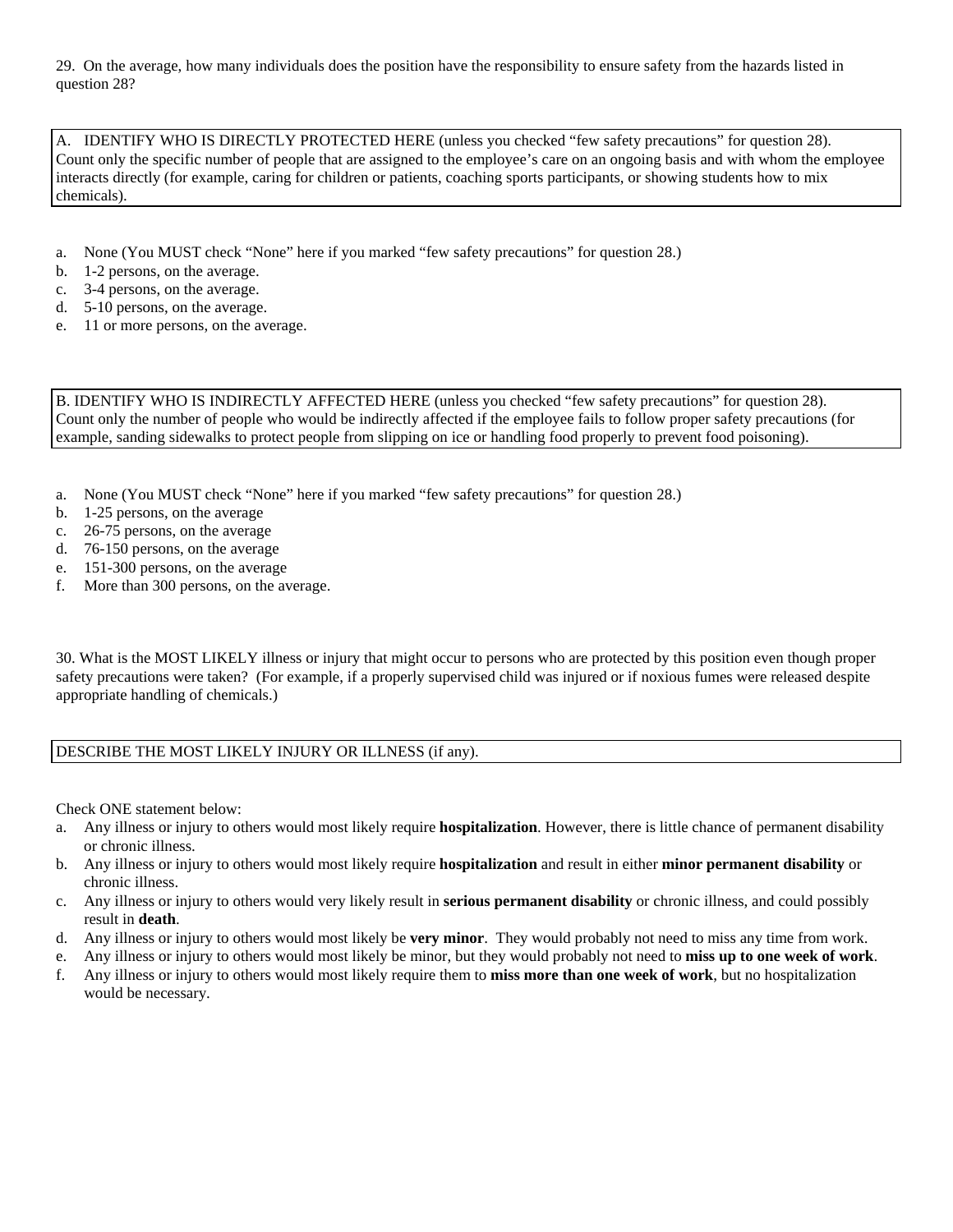# **SUPERVISION**  (Do NOT skip this section)

This section measures the amount and types of supervisory responsibilities required by the job. It also measures the amount of teaching, training and work evaluation the employee must do for coworkers or students whether or not the employee is a supervisor. Questions 49-52 measure how many persons are formally or informally supervised, how much time is spent doing all types of activities, and the impact of those responsibilities.

The persons supervised:

- May be a **staff member, student or volunteer**.
- May work **full-time or part-time** and their appointment may be **permanent, temporary or seasonal**.
- May be **students enrolled in a lab course.**

# **SUPERVISORY RESPONSIBILITIES**

**A. Final Supervisory Authority.** What kind of direct supervisory responsibilities are required of this position?

DESCRIBE WHAT ACTIVITIES ARE DONE AND FOR WHOM.

Count all activities the employee has ongoing responsibility for doing when the need arises, even if some of them are not being done now. Do NOT count activities that are done on a temporary basis, however, such as filling in for a coworker who is on vacation. Do NOT give credit for supervisory activities that are done by others who report to this position.

Check "Yes" or "No" next to EACH activity:

- 31. **Rewards others**. (Has authority to decide starting salaries or merit raises, write commendation letters and allow Regents' Scholarship on work time."
- 32. **Disciplines others**. (Has authority to give oral or written reprimands, suspend or terminate others.)
- 33. **Hires others**. (Has authority to hire or not hire someone.)
- 34. **Adjusts grievances**. (Has authority to deny or approve an **Official First Step Grievance**.)
- 35. Does formal written **performance evaluations**. (Do NOT count the day-to-day evaluation and reporting on someone's work here.)

**B. Authority to Recommend.** For what supervisory responsibilities is the position required to make recommendations?

### DESCRIBE WHAT ACTIVITIES ARE DONE AND FOR WHOM.

If credit was given under the formal supervision for a particular activity, credit should not be given for that same activity here unless it involves different subordinates. Note that "effectively recommend" means that recommendations are usually put into effect.

Check "Yes" or "No" next to EACH activity:

- 36. Effectively recommends that a particular person should be **hired**.
- 37. Effectively recommends how others should be **disciplined**. (Whether they should be given an oral or written reprimand, suspended or terminated.)
- 38. Effectively recommends how others should be **rewarded**. (Recommends starting salaries or merit raises, commendation letters or that a Regents' Scholarship be given on work time.)
- 39. Effectively recommends a solution to an **Official First Step Grievance**.
- 40. Effectively recommends how others' performance should be **formally evaluated**. (Do NOT count the day-to-day evaluation and reporting on someone's work here.)
- 41. How often are the recommendations put into effect by whomever makes the final decision? (If the recommendations are seldom made, how often are the ones that are made put into effect?)

Check one statement:

- (a) almost always
- (b) most of the time
- (c) sometimes
- (d) not often
- (e) **not applicable** (Checked "No" to questions 36-40.)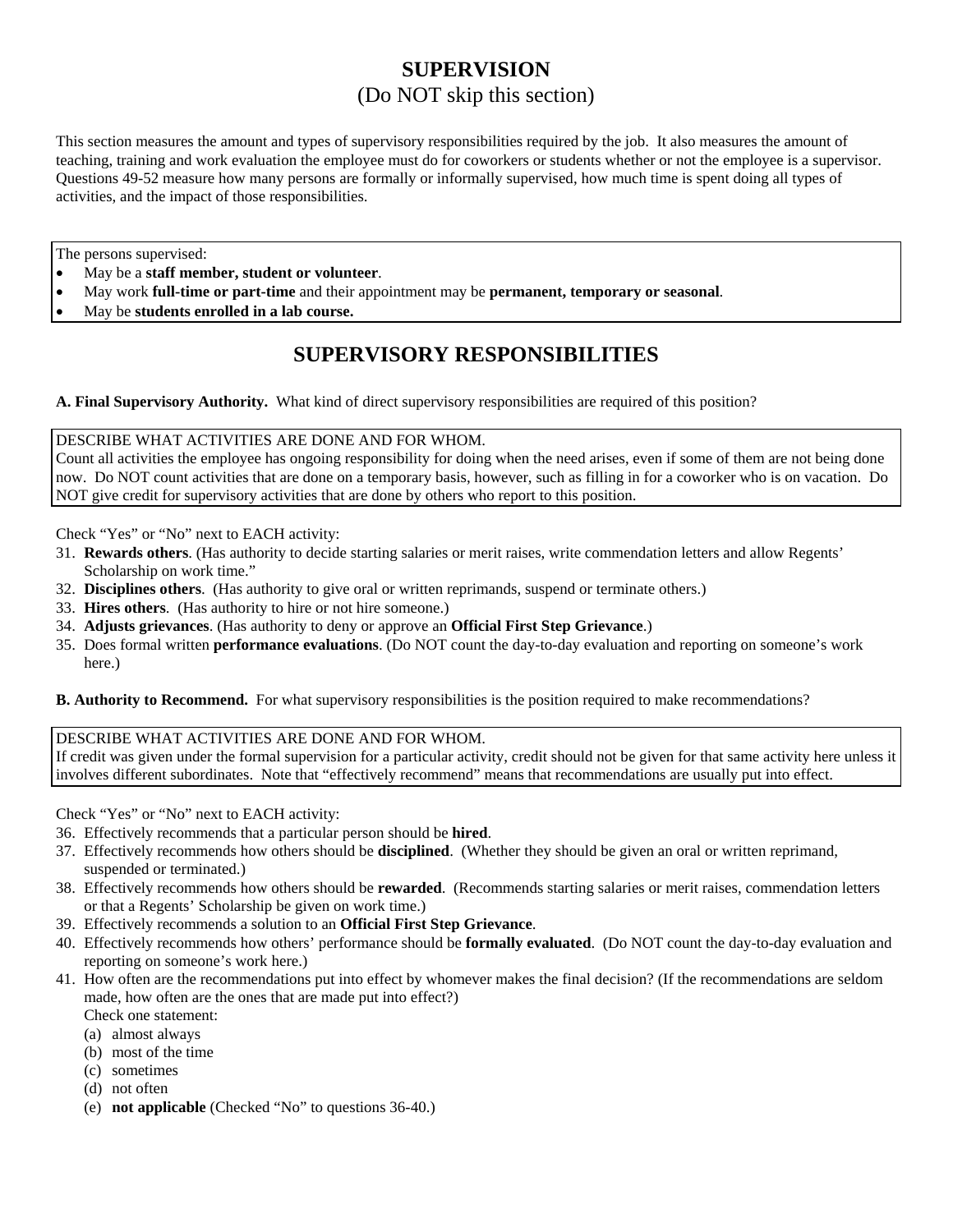#### DESCRIBE THE ACTIVITIES AND WITH WHOM THEY ARE DONE.

Give credit for training, assigning work, etc. whether or not the position is a formal supervisor. Count activities done with students enrolled in classes or labs (e.g., training students to use lab equipment). Do NOT give credit for activities that are only done by others who report to this position.

Check "Yes" or "No" next to each statement. You may mark "Yes" even if the employee is not a formal supervisor.

- 42. **Trains others.** (Gives step-by-step instructions on how to do a particular task.)
- 43. **Teaches others.** (Teaches concepts or principles that may serve as a guide for making decisions or solving problems.)
- 44. **Orients others**. (Introduces others to a new work setting or new environment.)
- 45. **Evaluates and reports** on the work of others. (This is the day-to-day evaluation of work, NOT formal performance evaluation.)
- 46. **Reviews** work of others. (Reviews for errors, to be sure instructions were followed, etc.)
- 47. **Assigns work** to others. (Check this only if the employee has an official responsibility for assigning work to someone. For example, count giving assignments to students in a lab course, but do NOT count giving a typing assignment to a secretary in a typing pool.)
- 48. **Directs** work of others. (Check this only if the employee has an official responsibility for telling others how to do their assigned work.)

# **SUPERVISORY IMPACT**

49. On the average, for **how many people** does this position perform the supervisory activities listed in questions 31-48?

### IDENTIFY THE COWORKERS WHO ARE SUPERVISED.

Count the actual number of people for whom the position is performing all the activities that are checked "Yes". It does not matter if they have part-time, unpaid, temporary or student status. Do NOT count people who are supervised by others who report to the employee.

#### Check ONE statement below:

- a. None. (Check this **only** if you marked "No" for all the supervisory activities listed.)
- b. 1-2, on the average.
- c. 3-4, on the average.
- d. 5-9, on the average.
- e. 10 or more, on the average.

50. How many hours a week does the position spend performing the supervisory activities listed in this section?

LIST THE ACTIVITIES AND THE NUMBER OF HOURS SPENT DOING EACH ONE. Count the average number of hours a week spent discussing, organizing work and doing paperwork related to all supervisory activities checked "Yes." If the position is part-time, show the number of hours that would be spent if working full-time.

Check ONE statement below:

- a. None. (Check this **only** if you marked "No" for all the supervisory activities listed.)
- b. 1-3 hours per week, on the average.
- c. 4-9 hours per week, on the average.
- d. 10-19 hours per week, on the average.
- e. 20 or more hours per week, on the average.

51. What University unit(s) are MOST OFTEN **directly** affected by the supervisory activities required of this position?